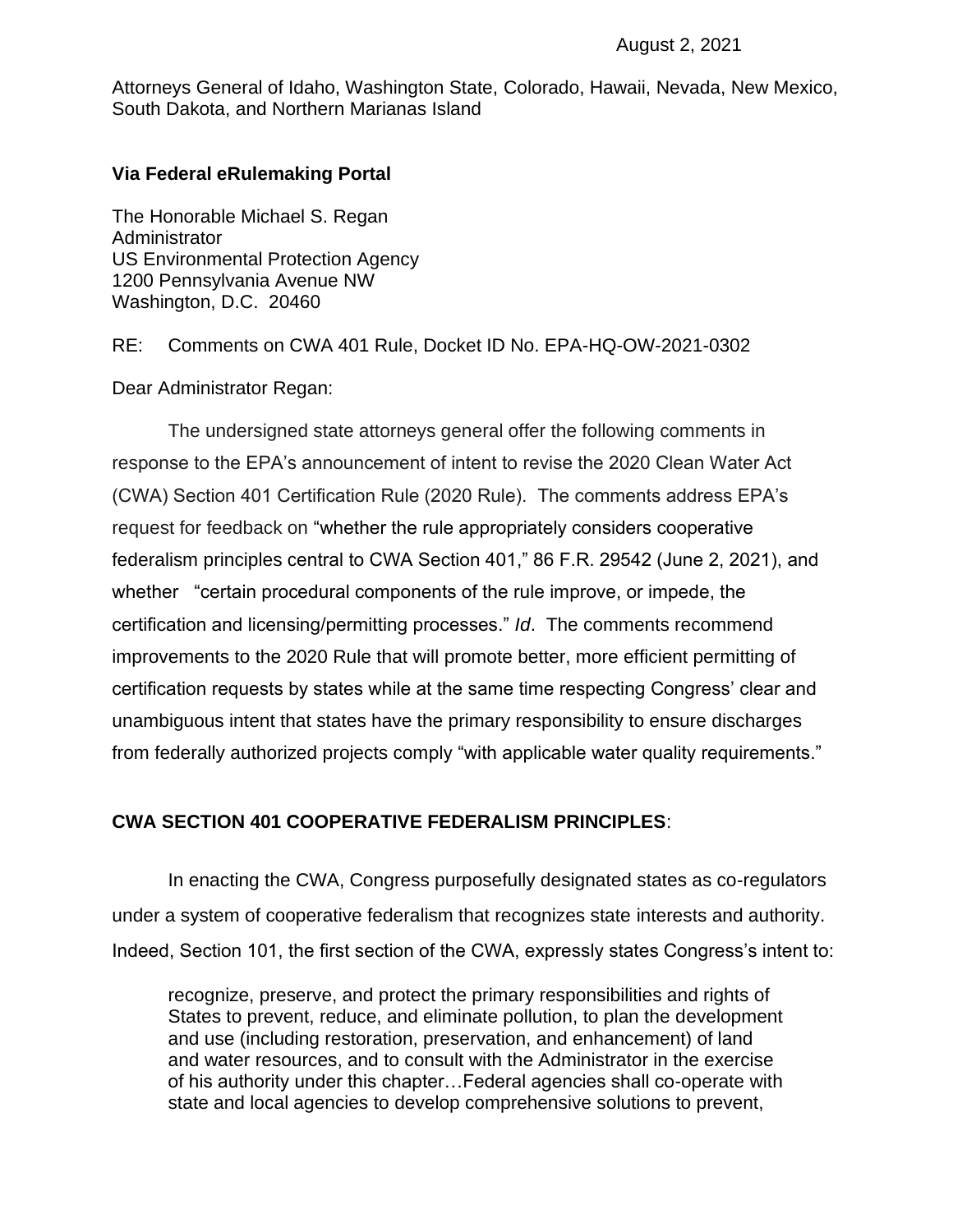reduce, and eliminate pollution in concert with programs for managing water resources.

33. U.S.C. § 1251(b). This declaration of intent reflects Congress's understanding that a one-size-fits all approach to water management and protection does not reflect the practical realities of geographic and hydrologic diversity among the states.

Nowhere is Congress's intent to establish a system of cooperative federalism in which states and authorized tribes are delegated the primarily responsible for maintaining water quality within their boundaries more clearly stated than Section 401 of the CWA. As [explained](https://www.epa.gov/sites/production/files/2020-06/documents/overview_fact_sheet_for_the_clean_water_act_section_401_certification_rule.pdf) by the EPA:

Section 401 of the CWA requires that, for any federally licensed or permitted project that may result in a discharge into waters of the United States, a water quality certification be issued [by states and authorized tribes] to ensure that the discharge complies with applicable water quality requirements.1

Yet, in adopting the 2020 Rule, EPA unilaterally took upon itself the role of defining and limiting state and tribal certification processes. The consequence of EPA's unilateral action is a process that frustrates rather than streamlines state and tribal certification of federally authorized projects.

The following recommendations suggest modifications to the 2020 Rule that will achieve the mutually desired goal of providing a fair, transparent and timely process for certification of federal projects consistent with Congress' intent in delegating to the states 401 certification authority.

# **RECOMMENDATIONS FOR CHANGES TO 2020 RULE.**

## **1. Timing of Pre-filing Meeting and Certification Requests Relative to the Federal Permitting or Licensing Process**

Both pre-filing meeting and certification requests are mistimed under the 2020 Rule because they typically come before the federal permitting or licensing agency has issued even draft permit or license conditions. Without knowledge of the baseline federal requirements for the activity, states and authorized tribes will be required to devote their already-limited time and resources to evaluating and addressing water quality impacts that the federal permit or license conditions may adequately address.

<sup>1</sup> Fact Sheet, Clean Water Act 401 Certification Final Rule, available at: [https://www.epa.gov/sites/default/files/2020-](https://www.epa.gov/sites/default/files/2020-06/documents/overview_fact_sheet_for_the_clean_water_act_section_401_certification_rule.pdf)

[<sup>06/</sup>documents/overview\\_fact\\_sheet\\_for\\_the\\_clean\\_water\\_act\\_section\\_401\\_certification\\_rule.pdf](https://www.epa.gov/sites/default/files/2020-06/documents/overview_fact_sheet_for_the_clean_water_act_section_401_certification_rule.pdf)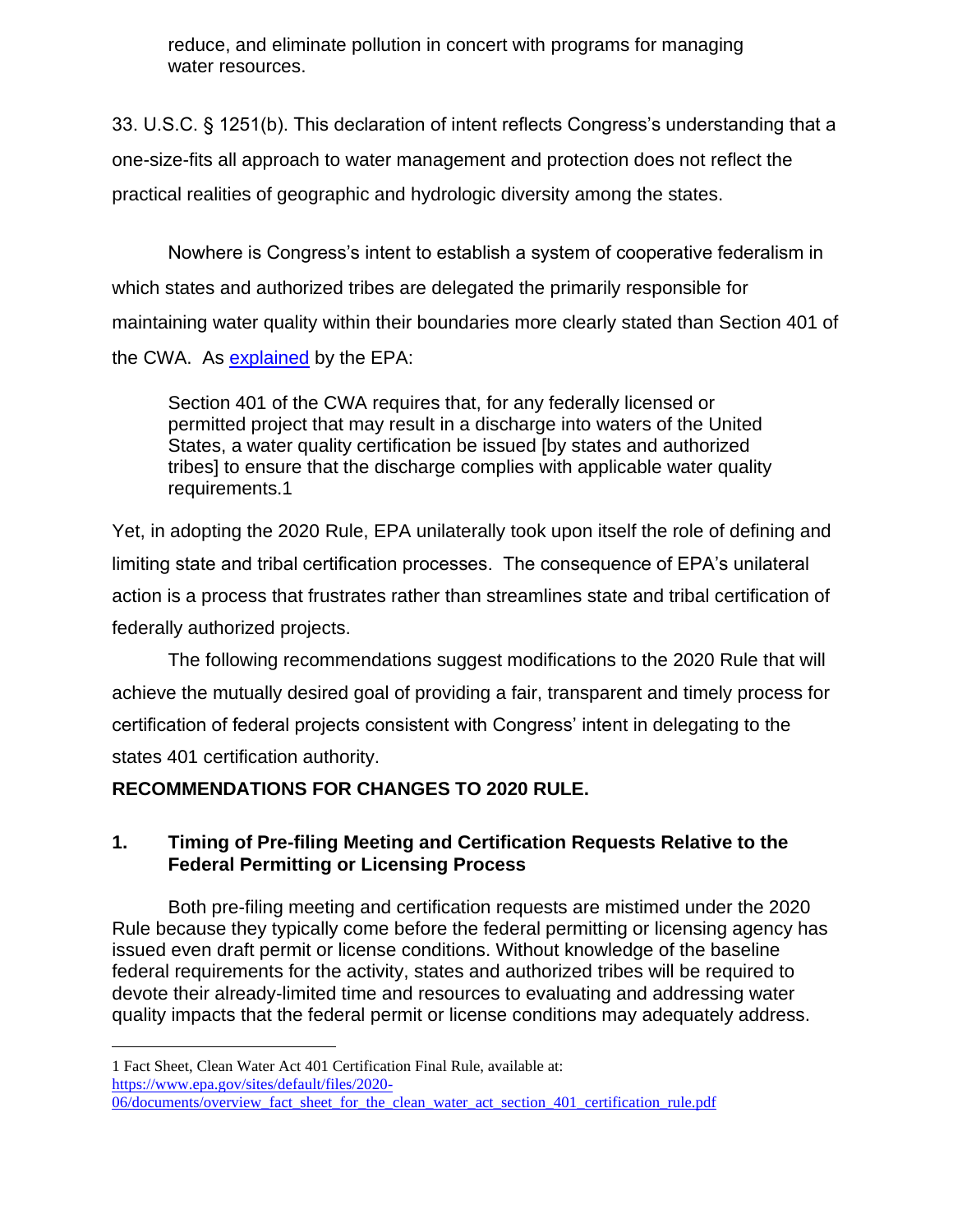For example, in Idaho, the Army Corps of Engineers has required permit applicants to seek certification before the Corps decides whether a nationwide permit—the majority of which have been certified by the Idaho Department of Environmental Quality—will be required for the activity. In cases where the Corps later decides a nationwide permit with an existing certification is applicable, the Department expends time and resources on a certification process that proves entirely unnecessary.

This timing issue should be addressed by amending the definitions of "receipt" or "certification request." For instance, if "receipt" is defined to occur when the certifying authority verifies in writing that it has all information necessary to proceed with a certification decision, the entire "reasonable period of time" would be available for the certifying authority's substantive decision making and associated public processes. Or, if "certification request" is defined to include the information listed in 40 C.F.R. § 121.7, plus any additional information required by the certifying authority, the certifying authority would likewise be able to devote the entire "reasonable period of time" to certification decision making instead of using a portion of the time seeking and evaluating necessary additional information from applicants.

Further, EPA should abandon its reliance on *Hoopa Valley Tribe v. FERC*, 913 F.3d 1099 (D.C. Cir. 2009), and reject the 2020 Rule's conclusion that *Hoopa Valley*  bars withdrawal and resubmittal of 401 certification applications except for the limited circumstance where a proposal has materially changed. As courts have increasingly recognized, *Hoopa Valley* is a very narrow decision that is limited to its "fairly egregious set of facts." *See, e.g., N.C. Dep't of Envtl. Quality v. F.E.R.C.*, \_\_ F.4th \_\_, 2021 WL 2763265, at \*8 (4th Cir. 2021). Because Section 401's waiver provisions were only concerned with a certifying authority refusing to act altogether, states do not waive Section 401 authority when they actively work with project proponents to ensure that information necessary for an informed (and defensible) 401 certification decision is developed regardless of whether that process strays over Section 401's one-year timeline. *Id*. at \*8-9.

Even under this framework, Section 401's waiver provision remains a limiting principle and bulwark against purposeful inaction or delay by certifying authorities as federal agencies remain free to declare waiver where, on a case-by-case basis, a federal agency determines such motives exists.

#### **2. Reasonable Period of Time**

Certifying authorities are in the best position to know how much time (not to exceed one year) is reasonable for action on a certification request. Across the country, substantive, and procedural requirements for certifying authorities vary widely. Yet, the 2020 Rule provides no role for certifying authorities in setting the "reasonable period of time" for their actions. In addition, the decision on whether to allow more time (up to the one-year statutory maximum) is left to the discretion of the federal permitting or licensing agency. Federal control of the timeline for certification decisions increases the likelihood of: (1) involuntary waiver, which does not serve Congress's goal of giving states primary authority to control pollution of their water resources, 33 U.S.C. § 1251(b); or (2) certification denial, which prevents the federal process from moving forward. Neither of these outcomes is beneficial to federal, state, or private interests.

The federal permitting or licensing agency should defer to each state on the "reasonable period of time" to certify a given permit or license, subject to the one-year statutory maximum.

#### **3. Enforcement**

The enforcement provision in the section 401 regulations, 40 C.F.R. § 121.11, does not recognize, and could be read as precluding or denying, states' authority to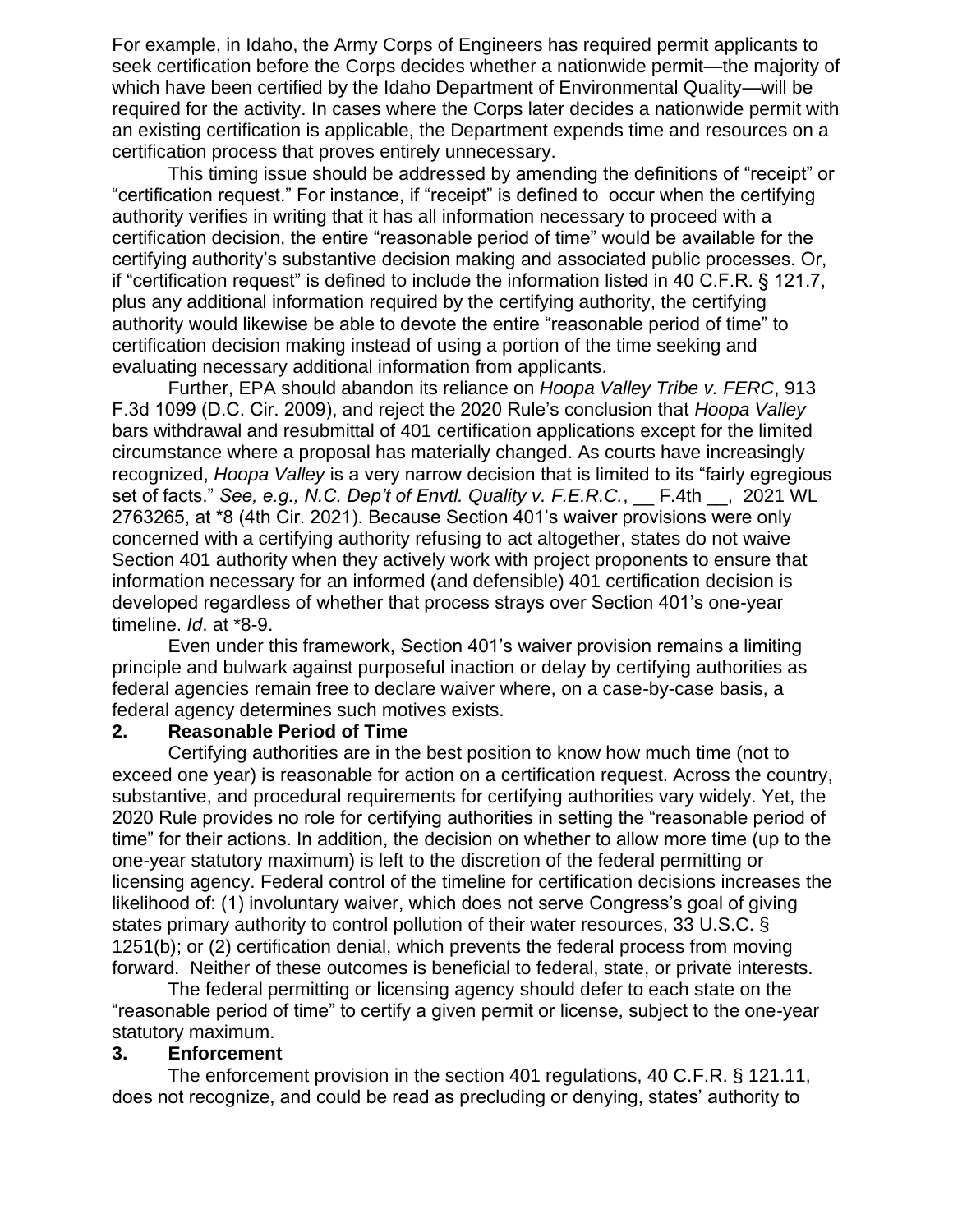enforce their certifications and the underlying water quality standards or other appropriate requirements of state law. Such a constraint violates section 510 of the CWA, which preserves states' authority to, among other things, "enforce . . . any standard or limitation respecting discharges of pollutants" so long as the standard or limitation is not less stringent than established minimum federal standards. 33 U.S.C. § 1370. To address this, the 401 regulations should expressly recognize that the certifying authority may enforce certification conditions to the extent authorized by law and that nothing in the regulations impairs that authority.

## **4. Modification**

When changes to a previously certified activity are proposed, certifying authorities must have the opportunity to verify whether the proposed modification will comply with water quality standards and other applicable requirements. The same is true for changes in state law (e.g., new, or revised water quality standards) or the condition of the affected waters. For these reasons, state certifications routinely include a condition that reserves the right of a state agency to modify, amend, or revoke the certification if it determines that, due to changes in relevant circumstances—including without limitation, changes in project activities, the characteristics of the receiving water bodies, or state WQS—there is no longer reasonable assurance of compliance with WQS or other appropriate requirements of state law. EPA's prior Section 401 regulations long allowed this practice, almost certainly because Section 401 itself embraces the need for certifying authorities to adapt 401 certifications to changing conditions. *See* 33 U.S.C. § 1341(a)(3) (expressly allowing revocation or modification of certification regarding changed conditions related to operational permits authorized under a construction certification).

The 401 regulations should restore this tool and expressly allow for reopener conditions to facilitate compliance verification and, if the certifying authority deems it necessary, imposition of additional conditions on, or a new certification for, the activity.

## **5. Waiver**

The 2020 Rule purports to grant federal agencies the authority to declare waiver of certification conditions, entire certifications, or even denials of certification in circumstances far beyond what Congress authorized. The 2020 Rule states that the "certification requirement … shall be waived" for the mere failure or refusal to follow EPA's content and formatting prescriptions or comply with unspecified "other procedural requirements of section 401." 40 C.F.R. §§ 121.9(a)(2)(ii)–(iv), (b). These waiver provisions exceed EPA's authority and are unnecessary.

Congress delegated authority to states and authorized tribes to certify federally authorized projects. Section 401 provides that waiver occurs only if the certifying authority "fails or refuses to act on a request for certification within a reasonable period of period of time (which shall not exceed one year) after receipt of such request." 33 U.S.C. § 1341(a)(1). Nowhere in Section 401 did Congress grant EPA the authority to create additional grounds for waiver. Nor did Congress grant federal permitting and licensing agencies the authority to alter or deem waived any conditions in a timely certification—a principle consistently upheld by the courts. *See, e.g., Sierra Club v. U.S. Army Corps of Engineers*, 909 F.3d 635, 648 (4th Cir. 2018) ("[T]he plain language of the Clean Water Act does not authorize the Corps to replace a state condition with a meaningfully different alternative condition, even if the Corps reasonably determines that the alternative condition is more protective of water quality."); *Am. Rivers, Inc. v. F.E.R.C.*, 129 F.3d 99, 111 (2d Cir. 1997) (holding that FERC "does not possess a roving mandate to decide that substantive aspects of state-imposed conditions are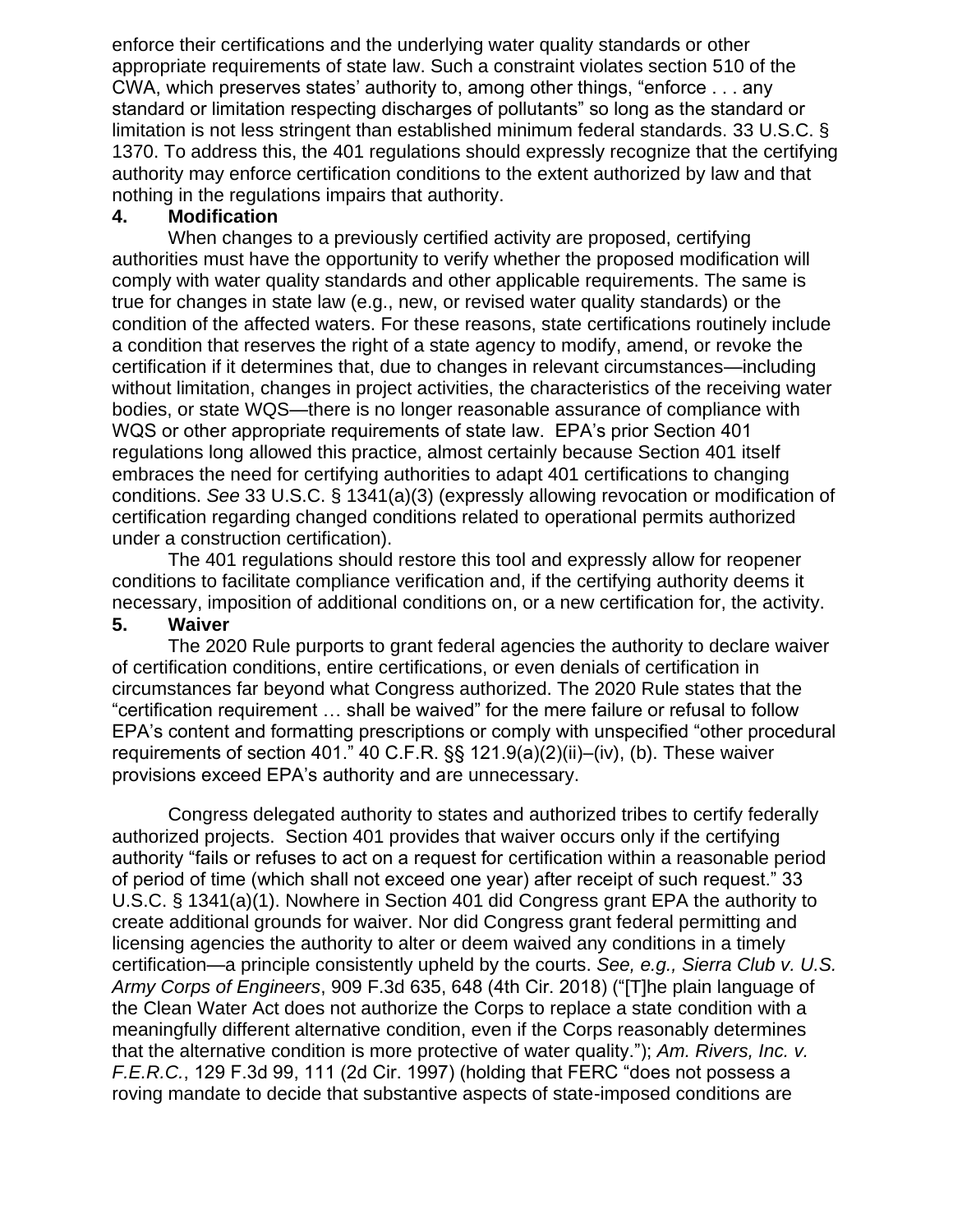inconsistent with the terms of § 401"); *U.S. Dep't of Interior v. F.E.R.C.*, 952 F.2d 538, 548 (D.C. Cir. 1992) ("FERC may not alter or reject conditions imposed by the states through section 401 certificates.").

We appreciate the opportunity to provide comments on the 2020 Rule; however, given the clear federalism implications of the 2020 Rule, we respectfully request EPA, in addition to accepting comments on the Rule, engage in real and meaningful consultation with states and tribes as part of its review and revision of the 2020 Rule.

Fortmand

LAWRENCE WASDEN Idaho Attorney General

 $0.77$ 

AARON FORD Nevada Attorney General

It BL

HECTOR BALDERAS New Mexico Attorney General

Bot Ferry

BOB FERGUSON Washington Attorney General

Juson R Ray

JASON RAVANSBORG South Dakota Attorney General